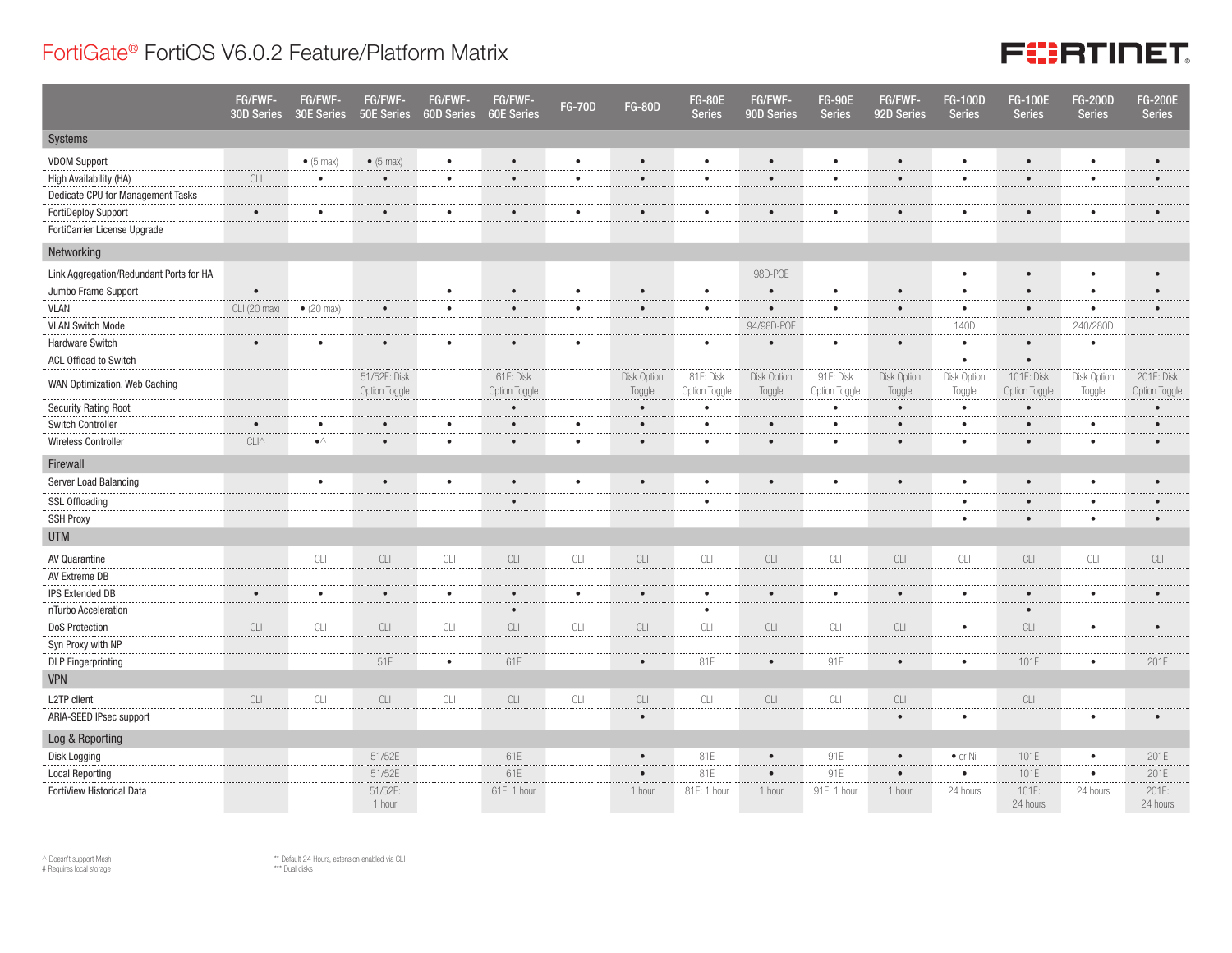

|                                         | <b>FG-300D</b>        | <b>FG-300E</b><br><b>Series</b> | <b>FG-400D</b>             | <b>FG-500D</b>             | <b>FG-500E</b><br><b>Series</b> | <b>FG-600D</b>        | <b>FG-800D</b>         | <b>FG-900D</b>               | <b>FG-1000D</b>       | <b>FG-1200D</b>                                                                              | <b>FG-1500D</b>  | <b>FG-2000E</b><br><b>FG-2500E</b> | FG-3000D                                                                                     | FG-3100D              | <b>FG-3200D</b> |
|-----------------------------------------|-----------------------|---------------------------------|----------------------------|----------------------------|---------------------------------|-----------------------|------------------------|------------------------------|-----------------------|----------------------------------------------------------------------------------------------|------------------|------------------------------------|----------------------------------------------------------------------------------------------|-----------------------|-----------------|
| Systems                                 |                       |                                 |                            |                            |                                 |                       |                        |                              |                       |                                                                                              |                  |                                    |                                                                                              |                       |                 |
| <b>VDOM Support</b>                     | $\bullet$             | $\bullet$                       | $\bullet$                  | $\bullet$                  | $\bullet$                       | $\bullet$             | $\bullet$              | $\bullet$                    | $\bullet$             | $\bullet$                                                                                    | $\bullet$        | $\bullet$                          | $\bullet$                                                                                    | $\bullet$             | $\bullet$       |
| High Availability (HA)                  | $\bullet$             | $\bullet$                       | $\bullet$                  | $\bullet$                  | $\bullet$                       | $\bullet$             | $\bullet$              | $\bullet$                    | $\bullet$             | $\bullet$                                                                                    | $\bullet$        | $\bullet$                          | $\bullet$                                                                                    | $\bullet$             | $\bullet$       |
| Dedicate CPU for Management Tasks       |                       |                                 |                            |                            |                                 |                       |                        |                              | $\bullet$             | $\bullet$                                                                                    | $\bullet$        | $\bullet$                          | $\bullet$                                                                                    | $\bullet$             | $\bullet$       |
| FortiDeploy Support                     | $\bullet$             | $\bullet$                       | $\bullet$                  | $\bullet$                  | $\bullet$                       | $\bullet$             | $\bullet$              | $\bullet$                    |                       |                                                                                              |                  |                                    |                                                                                              |                       |                 |
| FortiCarrier License Upgrade            |                       |                                 |                            |                            |                                 |                       |                        |                              |                       |                                                                                              |                  |                                    |                                                                                              |                       |                 |
| Networking                              |                       |                                 |                            |                            |                                 |                       |                        |                              |                       |                                                                                              |                  |                                    |                                                                                              |                       |                 |
| Link Aggregation/Redundant Ports for HA | $\bullet$             | $\bullet$                       | $\bullet$                  | $\bullet$                  | $\bullet$                       | $\bullet$             | $\bullet$              | $\bullet$                    | $\bullet$             | $\bullet$                                                                                    | $\bullet$        | $\bullet$                          | $\bullet$                                                                                    | $\bullet$             |                 |
| Jumbo Frame Support                     | $\bullet$             | .<br>$\bullet$                  | $\bullet$                  | $\cdots$<br>$\bullet$      | $\bullet$                       | $\bullet$             | $\bullet$              | $\bullet$                    | $\bullet$             | ٠                                                                                            | $\bullet$        | .<br>$\bullet$                     | $\bullet$                                                                                    | $\bullet$             |                 |
| <b>VLAN</b>                             | $\bullet$             | $\bullet$                       | $\bullet$                  | $\bullet$                  | $\bullet$                       | $\bullet$             | $\bullet$              | $\bullet$                    | $\bullet$             | $\bullet$                                                                                    | $\bullet$        | $\bullet$                          | $\bullet$                                                                                    | $\bullet$             |                 |
| <b>VLAN Switch Mode</b>                 |                       |                                 |                            |                            |                                 |                       |                        |                              |                       |                                                                                              |                  |                                    |                                                                                              |                       |                 |
| Hardware Switch                         |                       |                                 |                            |                            |                                 |                       |                        |                              |                       |                                                                                              |                  |                                    |                                                                                              |                       |                 |
| ACL Offload to ISF                      |                       | $\bullet$<br>.                  |                            |                            | $\bullet$                       |                       |                        |                              |                       | ٠<br>.                                                                                       |                  |                                    |                                                                                              | ٠<br>.                |                 |
| WAN Optimization, Web Caching           | Disk Option<br>Toggle | 301E: Disk<br>Option Toggle     |                            | Disk Option<br>Toggle      | 501E: Disk<br>Option Toggle     | Disk Option<br>Toggle | Disk Option<br>Toggle  | <b>Disk Option</b><br>Toggle | Disk Option<br>Toggle | Disk Option<br>Toggle                                                                        | $e^{-\lambda x}$ | Disk Option<br>Toggle              | <b>Disk Option</b><br>Toggle                                                                 | Disk Option<br>Toggle |                 |
| <b>Security Rating Root</b>             | $\bullet$             | $\bullet$                       | $\bullet$                  | $\bullet$<br>.             | $\bullet$                       | $\bullet$             | $\bullet$              | $\bullet$                    | $\bullet$             | $\bullet$                                                                                    | $\bullet$        | $\bullet$<br>                      | $\bullet$                                                                                    | $\bullet$             |                 |
| <b>Switch Controller</b>                | $\bullet$             | $\bullet$<br>                   | $\bullet$                  | $\bullet$                  | $\bullet$                       | $\bullet$             | $\bullet$              | $\bullet$                    | $\bullet$             | ٠                                                                                            | $\bullet$        | $\bullet$<br>                      | $\bullet$                                                                                    | $\bullet$             |                 |
| <b>Wireless Controller</b>              | $\bullet$             | $\bullet$                       | $\bullet$                  | $\bullet$                  | $\bullet$                       |                       | $\bullet$              | $\bullet$                    | $\bullet$             | $\bullet$                                                                                    | $\bullet$        | $\bullet$                          | $\bullet$                                                                                    | $\bullet$             |                 |
| Firewall                                |                       |                                 |                            |                            |                                 |                       |                        |                              |                       |                                                                                              |                  |                                    |                                                                                              |                       |                 |
| Server Load Balancing                   | $\bullet$             | $\bullet$                       | $\bullet$                  | $\bullet$                  | $\bullet$                       | $\bullet$             | $\bullet$              | $\bullet$                    | $\bullet$             | $\bullet$                                                                                    | $\bullet$        | $\bullet$                          | $\bullet$                                                                                    | $\bullet$             | $\bullet$       |
| <b>SSL Offloading</b>                   | $\bullet$             | $\bullet$                       | $\bullet$                  | $\bullet$                  | $\bullet$                       | $\bullet$             | $\bullet$              | $\bullet$                    | $\bullet$             | $\bullet$                                                                                    | $\bullet$        | $\bullet$                          | $\bullet$                                                                                    | $\bullet$             | $\bullet$       |
| <b>SSH Proxy</b>                        | $\bullet$             | $\bullet$                       | $\bullet$                  | $\bullet$                  | $\bullet$                       | $\bullet$             | $\bullet$              | $\bullet$                    | $\bullet$             | $\bullet$                                                                                    | $\bullet$        | $\bullet$                          | $\bullet$                                                                                    | $\bullet$             | $\bullet$       |
| <b>UTM</b>                              |                       |                                 |                            |                            |                                 |                       |                        |                              |                       |                                                                                              |                  |                                    |                                                                                              |                       |                 |
| AV Quarantine                           | CLI                   | $\ensuremath{\text{CL}}$        | $\ensuremath{\mathsf{CL}}$ | $\ensuremath{\textrm{CL}}$ | CLI                             | $\mathbb{C}\square$   | CLI                    | CLI                          | CLI                   | $\ensuremath{\mathbb{C}}\xspace\ensuremath{\mathbb{L}}\xspace\ensuremath{\mathbb{L}}\xspace$ | CLI              | $\ensuremath{\textrm{CL}}$         | $\ensuremath{\mathbb{C}}\xspace\ensuremath{\mathbb{L}}\xspace\ensuremath{\mathbb{L}}\xspace$ | CLI                   | CLI             |
| AV Extreme DB                           | $\bullet$             | $\bullet$                       | $\bullet$                  | $\bullet$                  | $\bullet$                       | $\bullet$             | $\bullet$              | $\bullet$                    | $\bullet$             | $\bullet$                                                                                    | $\bullet$        | $\bullet$                          | $\bullet$                                                                                    | $\bullet$             |                 |
| <b>IPS Extended DB</b>                  | $\bullet$             | $\bullet$<br>                   | $\bullet$                  | $\bullet$<br>              | $\bullet$                       | $\bullet$             | $\bullet$              | $\bullet$                    | $\bullet$             | $\bullet$<br>.                                                                               | $\bullet$        | $\bullet$<br>.                     | $\bullet$                                                                                    | ٠<br>.                |                 |
| nTurbo Acceleration                     | $\bullet$<br>.        | $\bullet$<br>.                  | $\bullet$<br>.             | $\bullet$<br>.             | $\bullet$                       | $\bullet$<br>.        | $\bullet$<br>$- - - -$ | $\bullet$<br>                | $\bullet$             | ٠<br>.                                                                                       | $\bullet$<br>    | $\bullet$<br>                      | $\bullet$                                                                                    | $\bullet$             |                 |
| <b>DoS Protection</b>                   | $\bullet$             | $\bullet$                       | $\bullet$                  | $\bullet$                  | $\bullet$                       | $\bullet$             | $\bullet$              | ٠                            | $\bullet$             | ٠                                                                                            | $\bullet$        | $\bullet$<br>                      | $\bullet$                                                                                    | ٠                     |                 |
| Syn Proxy with NP                       |                       |                                 |                            |                            |                                 |                       |                        |                              |                       | $\bullet$                                                                                    | $\bullet$        |                                    |                                                                                              | $\bullet$             | $\bullet$       |
| <b>DLP</b> Fingerprinting               | $\bullet$             | 301E                            |                            | $\bullet$                  | 501E                            |                       |                        | ٠                            |                       | $\bullet$                                                                                    | $\bullet$        | $\bullet$                          | $\bullet$                                                                                    | ٠                     | $\bullet$       |
| <b>VPN</b>                              |                       |                                 |                            |                            |                                 |                       |                        |                              |                       |                                                                                              |                  |                                    |                                                                                              |                       |                 |
| L2TP client                             |                       |                                 |                            |                            |                                 |                       |                        |                              |                       |                                                                                              |                  |                                    |                                                                                              |                       |                 |
| ARIA-SEED IPsec support                 | $\bullet$             | $\bullet$                       |                            | $\bullet$                  | $\bullet$                       |                       |                        |                              |                       |                                                                                              | $\bullet$        |                                    | $\bullet$                                                                                    | ٠                     |                 |
| Log & Reporting                         |                       |                                 |                            |                            |                                 |                       |                        |                              |                       |                                                                                              |                  |                                    |                                                                                              |                       |                 |
| Disk Logging                            | $\bullet$             | 301E                            |                            | $\bullet$                  | 501E                            | $\bullet$             | $\bullet$              | $\bullet$                    | $\bullet$             | $\bullet$                                                                                    | $\bullet$        | $\bullet$                          | $\bullet$                                                                                    | $\bullet$             |                 |
| <b>Local Reporting</b>                  | $\bullet$             | 301E                            |                            | $\bullet$                  | 501E                            | $\bullet$             | $\bullet$              | $\bullet$                    | $\bullet$             | ٠                                                                                            |                  | $\bullet$                          | $\bullet$                                                                                    | $\bullet$             |                 |
| FortiView Historical Data               | 24 hours              | 301E: 24<br>hours               |                            | 24 hours                   | 501E: 24<br>hours               | 24 hours              | 24 hours               | 24 hours                     | 24 hours              | 24 hours                                                                                     | 7 days **        | 7 days **                          | 7 days **                                                                                    | 7 days **             | 7 days **       |